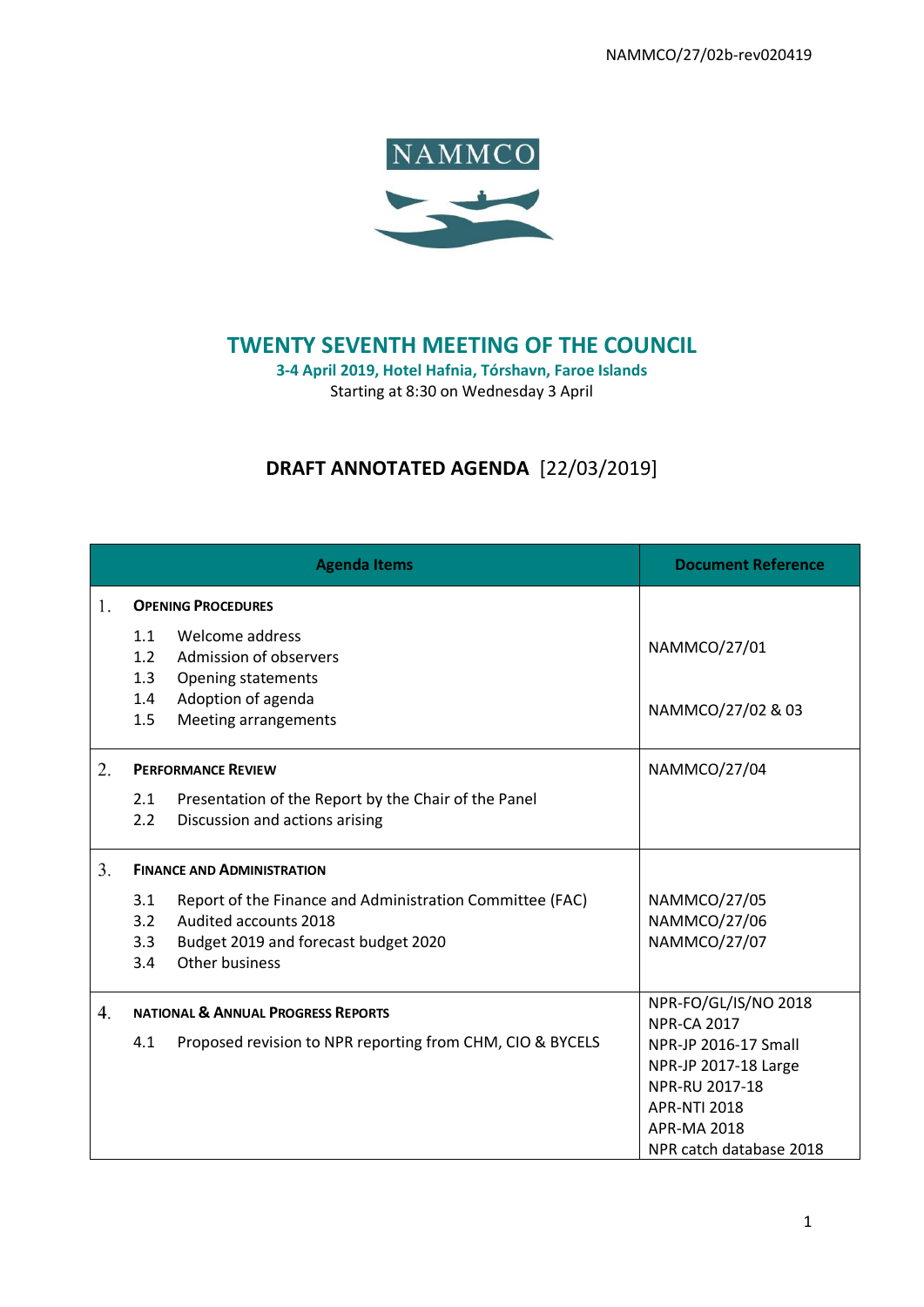| 5.  | <b>SCIENTIFIC COMMITTEE (SC)</b>                                                                                                                                                                                                                                                               | NAMMCO/27/08      |
|-----|------------------------------------------------------------------------------------------------------------------------------------------------------------------------------------------------------------------------------------------------------------------------------------------------|-------------------|
|     | Report of the Scientific Committee<br>5.1<br>Overall work in 2018<br>5.1.1<br>5.1.2 Cooperation with other organisations<br>5.1.3<br>Proposed workplan for 2019-2020<br>Other business<br>5.1.4<br>Adoption of priorities and workplan for the SC in 2019-2020<br>5.2<br>5.3<br>Other business |                   |
| 6.  | <b>COMMITTEE ON HUNTING METHODS (CHM)</b>                                                                                                                                                                                                                                                      | NAMMCO/27/09      |
|     | Report of the Committee on Hunting Methods<br>6.1<br>6.2<br>Adoption of workplan<br>Other business<br>6.3                                                                                                                                                                                      |                   |
| 7.  | <b>COMMITTEE ON INSPECTION AND OBSERVATION (CIO)</b>                                                                                                                                                                                                                                           | NAMMCO/27/10 & 11 |
|     | 7.1<br>Report of the Committee on Inspection and Observation<br>The joint NAMMCO Control Scheme<br>7.2<br>7.2.1 Review of the Implementation<br>Observation activities in 2019<br>7.2.2<br>Adoption of workplan<br>7.3<br>Other business<br>7.4                                                |                   |
|     |                                                                                                                                                                                                                                                                                                |                   |
| 8.  | <b>WORKING GROUP ON BY-CATCH, ENTANGLEMENTS AND LIVE STRANDINGS</b><br>(BYCELS)                                                                                                                                                                                                                | NAMMCO/27/12      |
|     | 8.1<br>Report of the Working Group on By-Catch, Entanglements and<br>Live Strandings<br>Adoption of workplan<br>8.2<br>Other business<br>8.3                                                                                                                                                   |                   |
| 9.  | <b>JOINT MANAGEMENT COMMITTEES (JMC)</b>                                                                                                                                                                                                                                                       | NAMMCO/27/13      |
|     | 9.1<br>Report of the Joint meeting of the Management Committees<br>9.2<br>Other business                                                                                                                                                                                                       |                   |
|     | 10. MANAGEMENT COMMITTEE FOR CETACEANS (MCC)                                                                                                                                                                                                                                                   | NAMMCO/27/14      |
|     | 10.1 Report of the Management Committee for Cetaceans<br>10.2 Other business                                                                                                                                                                                                                   |                   |
| 11. | <b>MANAGEMENT COMMITTEE FOR SEALS AND WALRUSES (MCSW)</b>                                                                                                                                                                                                                                      | NAMMCO/27/15      |
|     | Report of the Management Committee for Seals and Walrus<br>11.1<br>11.2 Update on EU seal ban and Inuit exemption<br>11.2.1 Greenland<br>11.2.2 Canada/Nunavut                                                                                                                                 |                   |
|     | 11.3 Other business                                                                                                                                                                                                                                                                            |                   |
| 12. | <b>ENVIRONMENTAL QUESTIONS &amp; ECOSYSTEM APPROACH TO MANAGEMENT</b>                                                                                                                                                                                                                          |                   |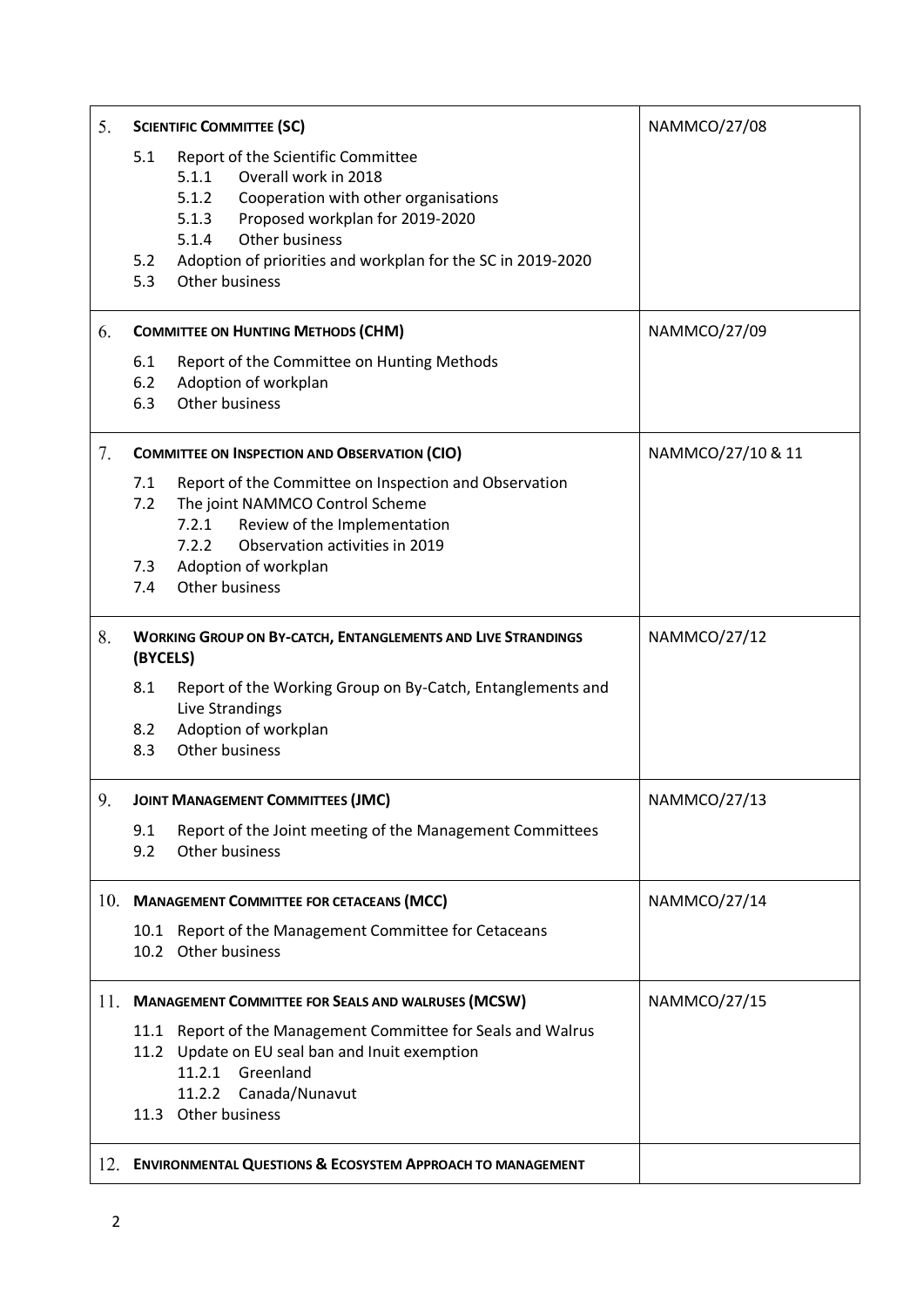| NAMMCO/27/19<br>14.<br><b>NEW PROPOSALS FOR CONSERVATION AND MANAGEMENT</b><br>15. MARINE MAMMALS AS FOOD RESOURCES (MMFR)<br>NAMMCO/27/16<br>15.1 Life cycle assessment - utilisation of seals in Greenland<br>15.2 Other business<br>16.<br><b>EXTERNAL RELATIONS</b><br>NAMMCO/27/17 & 23<br>Cooperation with non-member countries<br>16.1<br>16.2 Cooperation with international organisations<br>16.3 Other business<br>17.<br><b>COMMUNICATION AND OUTREACH</b><br>NAMMCO/27/17, 20 & 21<br>17.1 Website<br>17.2 Social media<br>17.3 Outreach activities<br>17.4 Scientific publications<br>17.5 Communication Plans<br>17.6 Other business<br>18.<br><b>ANY OTHER BUSINESS</b><br>19 <sub>1</sub><br><b>CLOSING ARRANGEMENTS</b><br>NAMMCO/27/22<br>19.1 Election of Officers<br>19.2 Press release<br>19.3 Next meeting | 13. NEW REQUESTS FOR ADVICE FROM THE COUNCIL | <b>NAMMCO/27/18</b> |
|----------------------------------------------------------------------------------------------------------------------------------------------------------------------------------------------------------------------------------------------------------------------------------------------------------------------------------------------------------------------------------------------------------------------------------------------------------------------------------------------------------------------------------------------------------------------------------------------------------------------------------------------------------------------------------------------------------------------------------------------------------------------------------------------------------------------------------|----------------------------------------------|---------------------|
|                                                                                                                                                                                                                                                                                                                                                                                                                                                                                                                                                                                                                                                                                                                                                                                                                                  |                                              |                     |
|                                                                                                                                                                                                                                                                                                                                                                                                                                                                                                                                                                                                                                                                                                                                                                                                                                  |                                              |                     |
|                                                                                                                                                                                                                                                                                                                                                                                                                                                                                                                                                                                                                                                                                                                                                                                                                                  |                                              |                     |
|                                                                                                                                                                                                                                                                                                                                                                                                                                                                                                                                                                                                                                                                                                                                                                                                                                  |                                              |                     |
|                                                                                                                                                                                                                                                                                                                                                                                                                                                                                                                                                                                                                                                                                                                                                                                                                                  |                                              |                     |
|                                                                                                                                                                                                                                                                                                                                                                                                                                                                                                                                                                                                                                                                                                                                                                                                                                  |                                              |                     |
|                                                                                                                                                                                                                                                                                                                                                                                                                                                                                                                                                                                                                                                                                                                                                                                                                                  |                                              |                     |
|                                                                                                                                                                                                                                                                                                                                                                                                                                                                                                                                                                                                                                                                                                                                                                                                                                  |                                              |                     |
|                                                                                                                                                                                                                                                                                                                                                                                                                                                                                                                                                                                                                                                                                                                                                                                                                                  |                                              |                     |
|                                                                                                                                                                                                                                                                                                                                                                                                                                                                                                                                                                                                                                                                                                                                                                                                                                  |                                              |                     |
|                                                                                                                                                                                                                                                                                                                                                                                                                                                                                                                                                                                                                                                                                                                                                                                                                                  |                                              |                     |
|                                                                                                                                                                                                                                                                                                                                                                                                                                                                                                                                                                                                                                                                                                                                                                                                                                  |                                              |                     |
|                                                                                                                                                                                                                                                                                                                                                                                                                                                                                                                                                                                                                                                                                                                                                                                                                                  |                                              |                     |
|                                                                                                                                                                                                                                                                                                                                                                                                                                                                                                                                                                                                                                                                                                                                                                                                                                  |                                              |                     |
|                                                                                                                                                                                                                                                                                                                                                                                                                                                                                                                                                                                                                                                                                                                                                                                                                                  |                                              |                     |
|                                                                                                                                                                                                                                                                                                                                                                                                                                                                                                                                                                                                                                                                                                                                                                                                                                  |                                              |                     |
|                                                                                                                                                                                                                                                                                                                                                                                                                                                                                                                                                                                                                                                                                                                                                                                                                                  |                                              |                     |
|                                                                                                                                                                                                                                                                                                                                                                                                                                                                                                                                                                                                                                                                                                                                                                                                                                  |                                              |                     |
|                                                                                                                                                                                                                                                                                                                                                                                                                                                                                                                                                                                                                                                                                                                                                                                                                                  |                                              |                     |
|                                                                                                                                                                                                                                                                                                                                                                                                                                                                                                                                                                                                                                                                                                                                                                                                                                  |                                              |                     |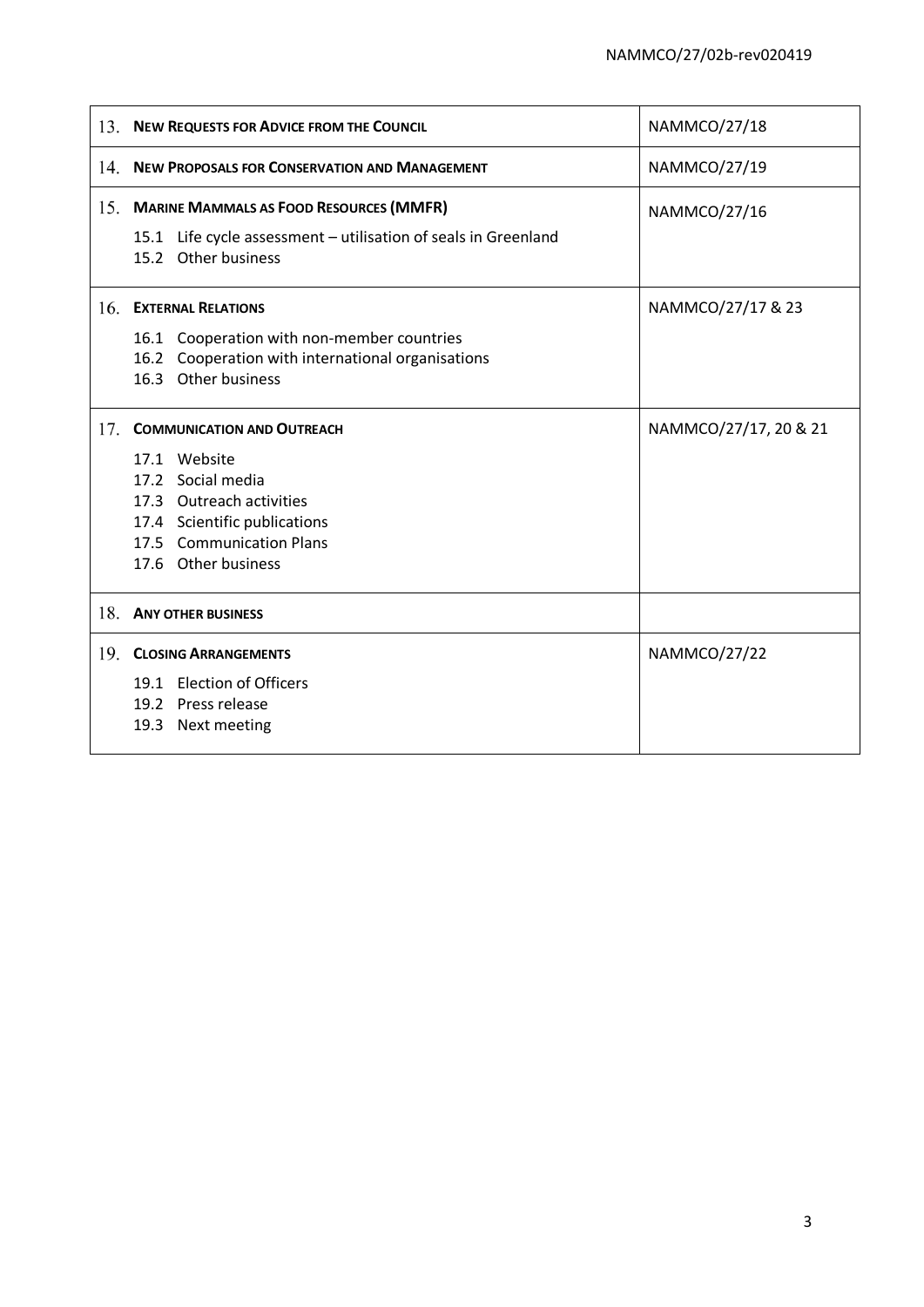# ANNOTATIONS

## **Agenda 1. OPENING PROCEDURE**

Parties, Observer Government, Aboriginal Organisations and, time permitting, IGOs will be invited to deliver opening statements.

### **Agenda 2. PERFORMANCE REVIEW**

The Chair of the Performance Review Panel, Caterina Fortuna, will present the work, conclusions and recommendations of the Performance Review Panel. Its report is available as NAMMCO/27/04.

Council should decide on a way forward and a follow up process.

## **Agenda 3. FINANCE AND ADMINISTRATION**

Item 3.1 concerns all items under the report of the Finance and Administration Committee (FAC), circulated as NAMMCO/27/05. NAMMCO/27/06 comprises the audited accounts for 2017, incl. result and balance sheet and auditor's report. NAMMCO/27/07 presents the draft budget for 2019 and forecast budget for 2020

# **Agenda 4. NATIONAL & ANNUAL PROGRESS REPORTS (NPR & APR)**

In agreement with the decision of NAMMCO 25, of advancing the delivery deadline of the annual National Progress Reports to Mach 1 of the following year, NPR and removal data were received from all the Parties by the Secretariat.

Under this item, Parties will have the opportunity to inform on national matters relevant to Council. Time permitting, enlightening points from other submitted reports will be welcomed.

# **AGENDA 5. SCIENTIFIC COMMITTEE (SC)**

The Report of the SC is circulated as NAMMCO/27/08. It includes the Executive Summary and the main report. It does not contain the reports from NAMMCO Scientific Committee Working Groups (WG) as those have become available on nammco.no [\[https://nammco.no/topics/sc-working-group-reports/\]](https://nammco.no/topics/sc-working-group-reports/) a month after the distribution of the WG reports to the SC and the Council.

The SC has convened 4 scientific WG in 2018 and their reports are directly accessible below:

By-catch Working Group, October 2018, [teleconference](https://nammco.no/wp-content/uploads/2019/01/bycwg-october_2018_final-report_291118.pdf) Walrus Working Group, October 2018, [Copenhagen,](https://nammco.no/wp-content/uploads/2017/01/final-report_wwg2018_071118-.pdf) Denmark Abundance Estimates Working Group, May 2018, [Copenhagen,](https://nammco.no/wp-content/uploads/2018/09/report_aewg_2018_final.pdf) Denmark By-catch Working Group, April 2018, [teleconference](https://nammco.no/wp-content/uploads/2018/05/report-nammco-sc-bycwg-04042018.pdf)

The Chair of the SC will give a summary presentation of the SC report related to the overall work of the SC. Details and recommendations pertaining to species are dealt with in the relevant Management Committees and will be presented under agenda items 9 to 11 and 13-14.

# **Agenda 6. COMMITTEE ON HUNTING METHODS (CHM)**

The Report of the CHM under 6.1 is circulated as NAMMCO/27/09. The Committee's advice to Council will be presented under this item.

# **Agenda 7. COMMITTEE on INSPECTION AND OBSERVATION (CIO)**

The Report of the CIO under 7.1 is circulated as NAMMCO/27/10. The Committee's advice to Council will be presented under this item.

# **Agenda 8. WORKING GROUP ON BY-CATCH, ENTANGLEMENT AND LIVE STRANDINGS (BYCELS)**

The Report of the BYCELS Working Group under 7.1 is circulated as NAMMCO/27/12. The Working Group's advice to Council will be presented under this item.

#### **Agenda 9. JOINT MEETING OF THE MANAGEMENT COMMITTEES (JMC)**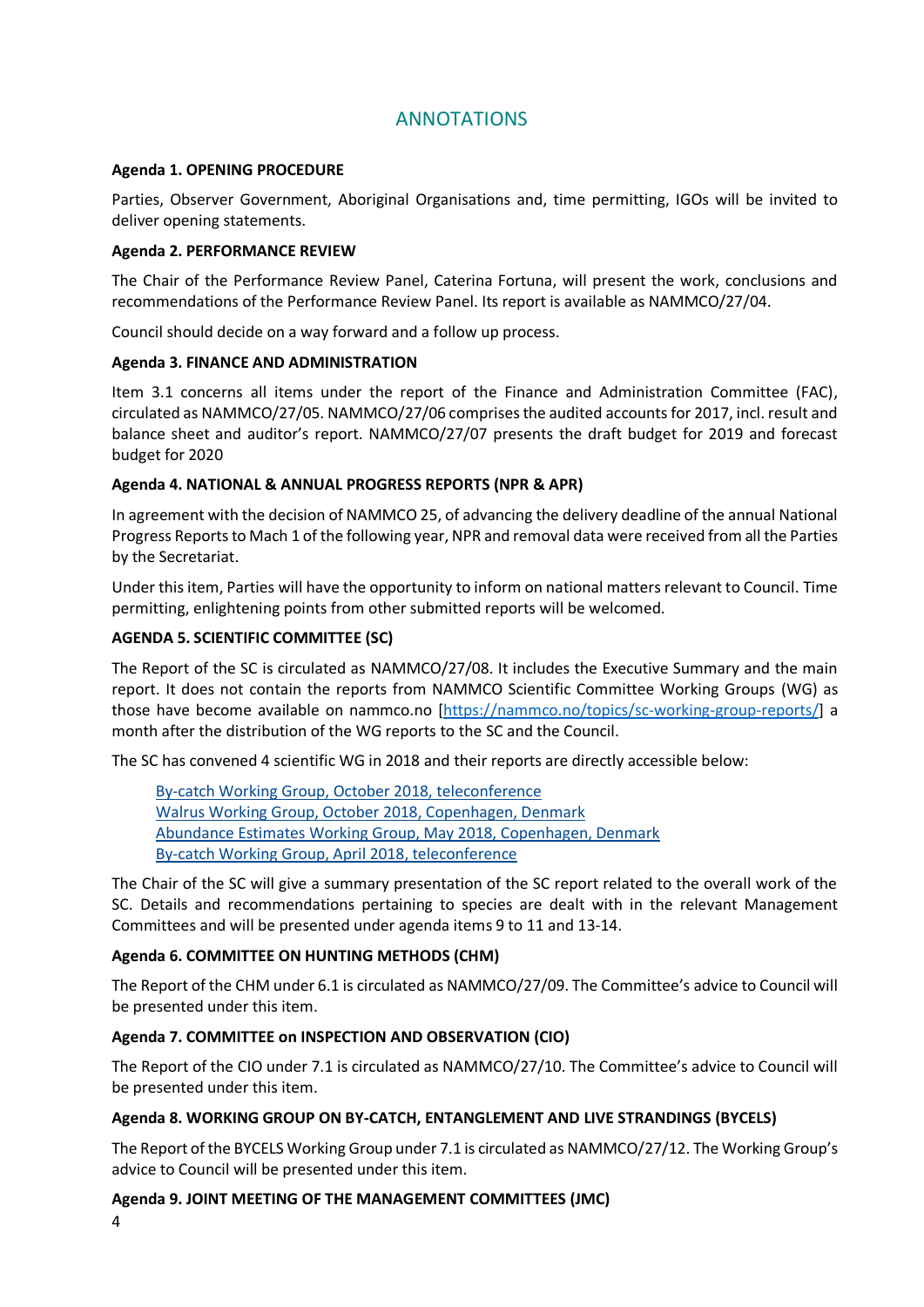The Report of the JMC, which will meet on Tuesday 6 March, will become available during the meeting as NAMMCO/27/13 on Thursday 8 March.

## **Agenda 10. MANAGEMENT COMMITTEE FOR CETACEANS (MCC)**

The Report of the MCC which will meet on Tuesday 6 March, will become available during the meeting as NAMMCO/27/14 on Thursday 8 March.

## **Agenda 11. MANAGEMENT COMMITTEE FOR SEALS AND WALRUSES (MCSW)**

The Report of the MCSW, which will meet on Tuesday 6 March, will become available during the meeting as NAMMCO/27/15 on Thursday 8 March.

## **Agenda 12. ENVIRONMENTAL QUESTIONS & ECOSYSTEM APPROACH TO MANAGEMENT**

Presently there is no document to consider under this agenda item. However, it is anticipated that the report from the JMC (NAMMCO/27/13) will have relevant elements.

## The **NUUK Declaration** states (2017) stated.

… Recognising the range of anthropogenic pressures facing North Atlantic marine mammals associated with the climate and environmental changes taking place, the Parties further commit to increasing their efforts and cooperation in assessing the cumulative impact of non-hunting related anthropogenic stressors, particularly global warming, by-catch, pollution and disturbance, and to furthering the ecosystem approach to the management of marine mammals.

In this perspective, the Scientific Committee has reiterated the necessity of multilateral cooperation to assess environmental impacts as marine ecosystems and marine environmental issues, especially in relation to marine mammals, are transboundary in nature.

Updates from Greenland and Canada on relevant mining or other exploitation projects, including the *Mary River Project* and the *Bluejay mining project*, as well as cooperation on assessing environmental impacts of such projects are expected.

Update from Parties on the development of whale and seal watching activities are expected.

#### **Agenda 13. Adoption of new requests for advice**

Under this item, following the reporting by the Management Committees, the Committee on Hunting Methods and the Committee on Inspection and Observation and subsequent discussions, the list of new requests and/or modifications to existing requests for advice by the Committees will be presented for adoption by Council. This document will become available to the meeting as NAMMCO/27/18 on Thursday 8 March.

#### **Agenda 14. NEW PROPOSALS FOR CONSERVATION AND MANAGEMENT**

Under this item, following the reporting by the Management Committees, the Committee on Hunting Methods and the Committee on Inspection and Observation and subsequent discussions, the list of all the new proposals for conservation and management will be presented to Council for information. This document will become available to the meeting as NAMMCO/27/19 on Thursday 8 March.

#### **Agenda 15. MARINE MAMMALS AS FOOD RESOURCES**

The project was completed in late 2017, but the results of a subsidiary project, a Life Cycle Assessment (LCA) pilot study investigating the environmental impacts of food choice in Greenland – locally caught seal versus imported pork meat – will be reported under this item (NAMMCO/27/16).

#### **Agenda 16. EXTERNAL RELATIONS**

Document NAMMCO/27/17 presents an overview of governmental or IGOS meetings and events where NAMMCO was represented.